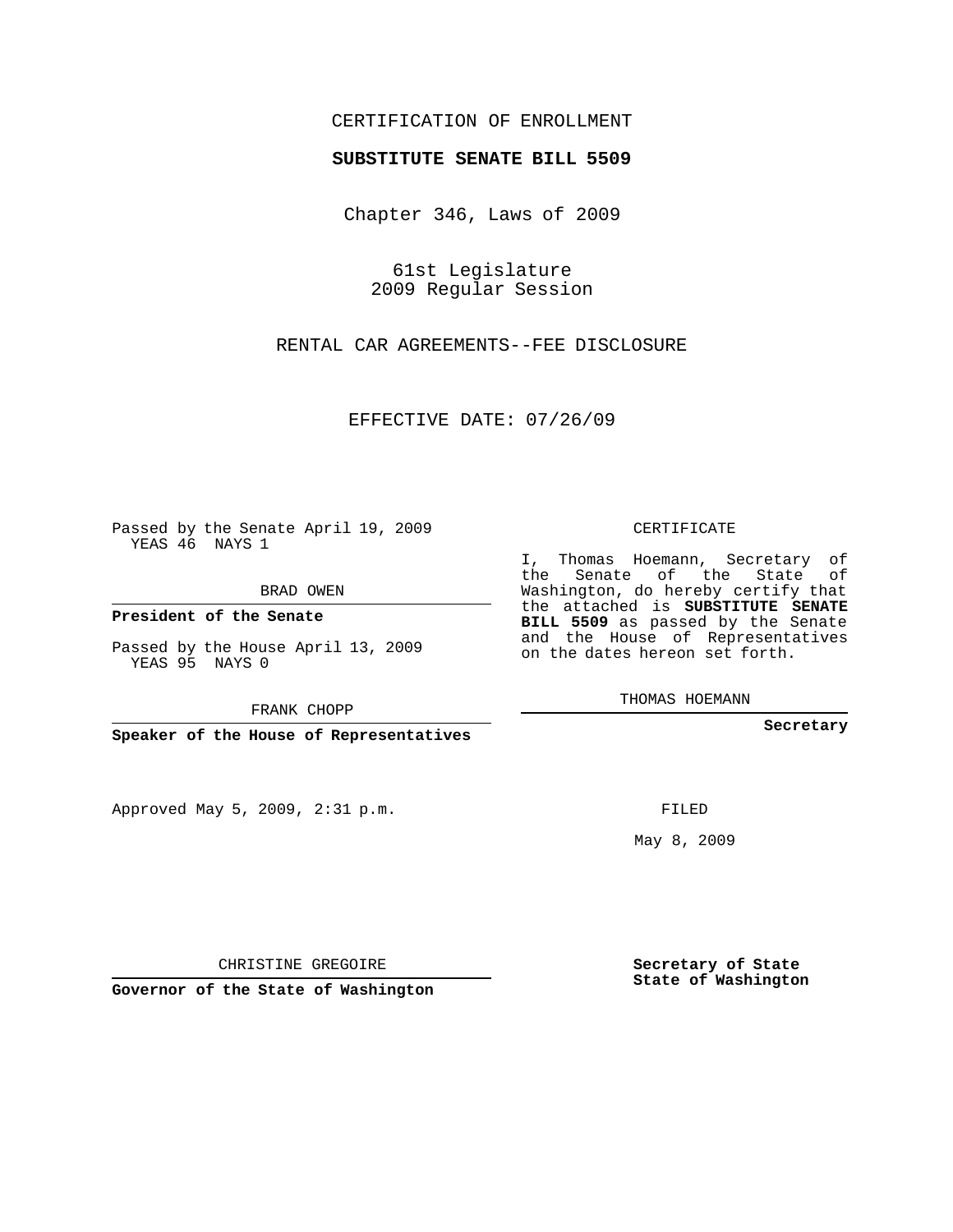## **SUBSTITUTE SENATE BILL 5509** \_\_\_\_\_\_\_\_\_\_\_\_\_\_\_\_\_\_\_\_\_\_\_\_\_\_\_\_\_\_\_\_\_\_\_\_\_\_\_\_\_\_\_\_\_

\_\_\_\_\_\_\_\_\_\_\_\_\_\_\_\_\_\_\_\_\_\_\_\_\_\_\_\_\_\_\_\_\_\_\_\_\_\_\_\_\_\_\_\_\_

AS AMENDED BY THE HOUSE

Passed Legislature - 2009 Regular Session

## **State of Washington 61st Legislature 2009 Regular Session**

**By** Senate Transportation (originally sponsored by Senators Marr, Kauffman, and Shin)

READ FIRST TIME 02/23/09.

 AN ACT Relating to clarifying rental car company charges, surcharges, and fees to be included in rental car agreements; adding a new section to chapter 47.04 RCW; and creating a new section.

BE IT ENACTED BY THE LEGISLATURE OF THE STATE OF WASHINGTON:

 NEW SECTION. **Sec. 1.** The legislature finds that there are car rental agreements entered into between car rental companies and their customers that include fees in addition to the rental rate and taxes. It is the intent of the legislature that such fees be clearly and separately stated in such agreements.

 NEW SECTION. **Sec. 2.** A new section is added to chapter 47.04 RCW to read as follows:

 (1) A rental car company may include separately stated surcharges, fees, or charges in a rental agreement, which may include, but may not be in any way limited to, vehicle license cost recovery fees, child restraint system rental fees, airport-related recovery fees, all applicable taxes, and government surcharges.

 (2) If a rental car company includes a vehicle license cost recovery fee as a separately stated charge in a rental transaction, the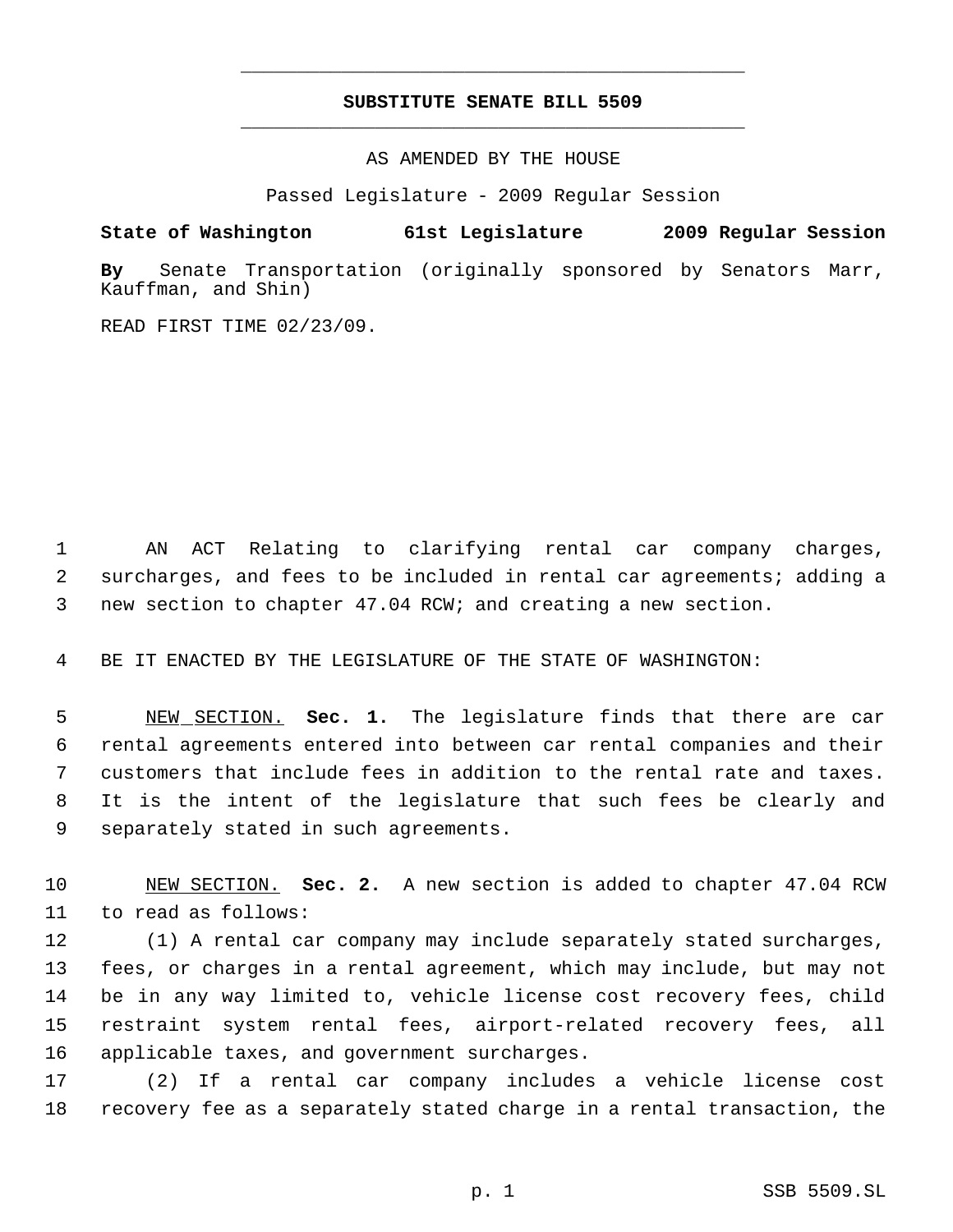amount of the fee must represent the rental car company's good faith estimate of the rental car company's average daily charge as calculated by the rental car company to recover its actual total annual rental car titling, registration, plating, and inspection costs in the state of Washington.

 (3) If the total amount of the vehicle license cost recovery fees collected by a rental car company under this section in any calendar year exceeds the rental car company's actual costs in the state of Washington to license, title, register, and plate rental cars and to have such rental cars inspected for that calendar year, the rental car company shall do both of the following:

12 (a) Retain the excess amount; and

 (b) Adjust the estimated average per vehicle titling, licensing, plating, inspecting, and registration charge for the following calendar year by a corresponding amount.

 (4) Nothing in this section prevents a rental car company from making adjustments to the vehicle license cost recovery fee during the calendar year.

 (5) The following definitions apply to this section unless the context clearly requires otherwise:

 (a) "Vehicle license cost recovery fee" means a charge that may be separately stated and charged on the rental contract in a car rental transaction originating in Washington state to recover costs incurred in the state of Washington by a rental car company to license, title, register, plate, and inspect rental cars; and

 (b) "Child restraint system rental fee" means a charge that may be separately stated and charged on the rental contract in a car rental transaction originating in Washington state to recover the costs associated with providing child restraint systems.

 (6)(a) If a rental car company includes a child restraint system rental fee as a separately stated charge in a rental transaction, the amount of the fee must represent no more than the rental car company's good faith estimate of the rental car company's costs to provide a child restraint system.

 (b) If a rental car customer pays a child restraint system rental fee and the child restraint system is not available in a timely manner, as determined by the rental car customer, but in no case less than one hour after the arrival of the customer at the location where the